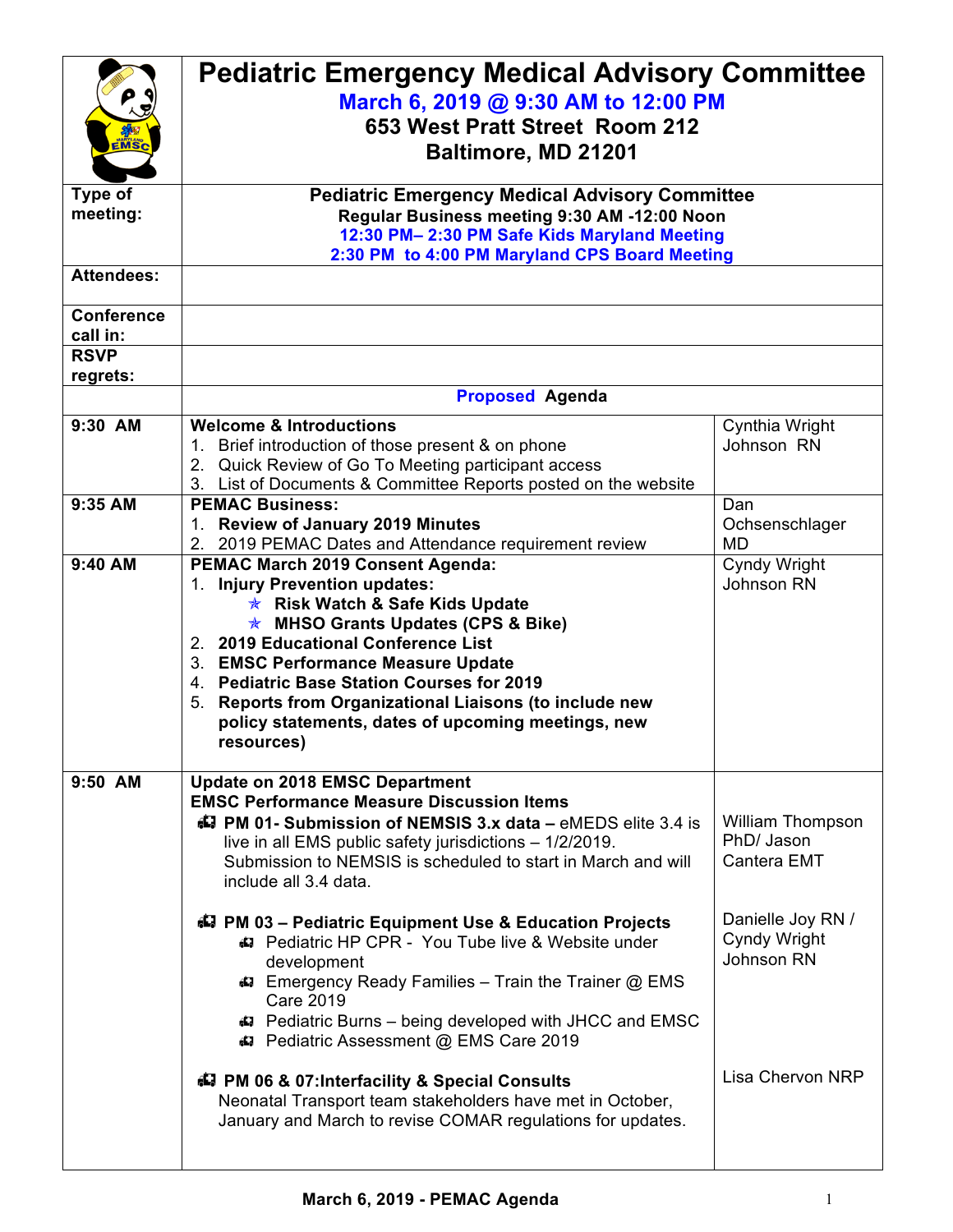|          | 47 Pediatric Education:                                                                                                                      | Danielle Joy RN   |
|----------|----------------------------------------------------------------------------------------------------------------------------------------------|-------------------|
|          | 1. April 26 2019 Maryland Pediatric EMS Champion workshop                                                                                    | <b>NRP</b>        |
|          | in Ocean City with EMS Care                                                                                                                  |                   |
|          | 2. BLS Committee update                                                                                                                      |                   |
|          |                                                                                                                                              |                   |
| 10:15 AM | 3. ALS Committee update<br><b>EMS Equipment Standards - Review for recommendations</b>                                                       | Committee         |
|          | 1. VAIP standards are under review :                                                                                                         |                   |
|          | <b>BLS</b> response and transport unit                                                                                                       |                   |
|          | <b>43</b> ALS chase response and transport unit                                                                                              |                   |
|          | <b>47</b> ALS Engine                                                                                                                         |                   |
|          | 2. Commercial Ambulance Equipment:                                                                                                           |                   |
|          | <b>E</b> BLS and ALS equipment for 2019 inspections posted                                                                                   |                   |
|          | A NEO equipment list is under review with Stakeholders                                                                                       |                   |
|          | <b>C</b> SCT equipment list: request to review                                                                                               |                   |
|          | $\triangledown$ transtracheal catheter ventilation system                                                                                    |                   |
| 10:30 AM | <b>Family Centered Care Sub Committee</b>                                                                                                    | Mary Ellen Wilson |
|          | 1. Emergency Ready Family project update                                                                                                     | <b>RN</b>         |
|          | 2. Right Care Awards - Nomination forms for 2019 are available<br>and posted on the MIEMSS website. DUE April 5 2019                         |                   |
|          | 3. 2019 MSFA Convention - Steps to Safety for 2019                                                                                           |                   |
|          | Volunteers are always welcome.                                                                                                               |                   |
| 10:45 AM | <b>Maryland Protocols for EMS Providers - 2019</b>                                                                                           | Jennifer Anders   |
|          | 1. Child with Special Needs protocol / procedure and form                                                                                    | <b>MD</b>         |
|          | 2. Spinal Protection language / algorithm                                                                                                    |                   |
|          | 3. Seizure protocol - Valium remains in the document                                                                                         |                   |
|          | 4. Trauma Decision Tree – Pulmonary values in category<br>Alpha                                                                              |                   |
|          | 5. Pediatric Cardiac Arrest - HP CPR insertion of clarification<br>language for new "15 with 2" Pediatric Cycles - breath<br>between 14 & 15 |                   |
|          | 6. Oral Gastric insertion for children who are being BVM                                                                                     |                   |
|          | 7. Medication through new OG tube was not recommended by<br>PEMAC at the last meeting                                                        |                   |
|          | 8. New Discussion: Access to flu shots for commercial<br>companies that do not have the optional protocol in place                           |                   |
|          | 9. Other topics from the committee                                                                                                           |                   |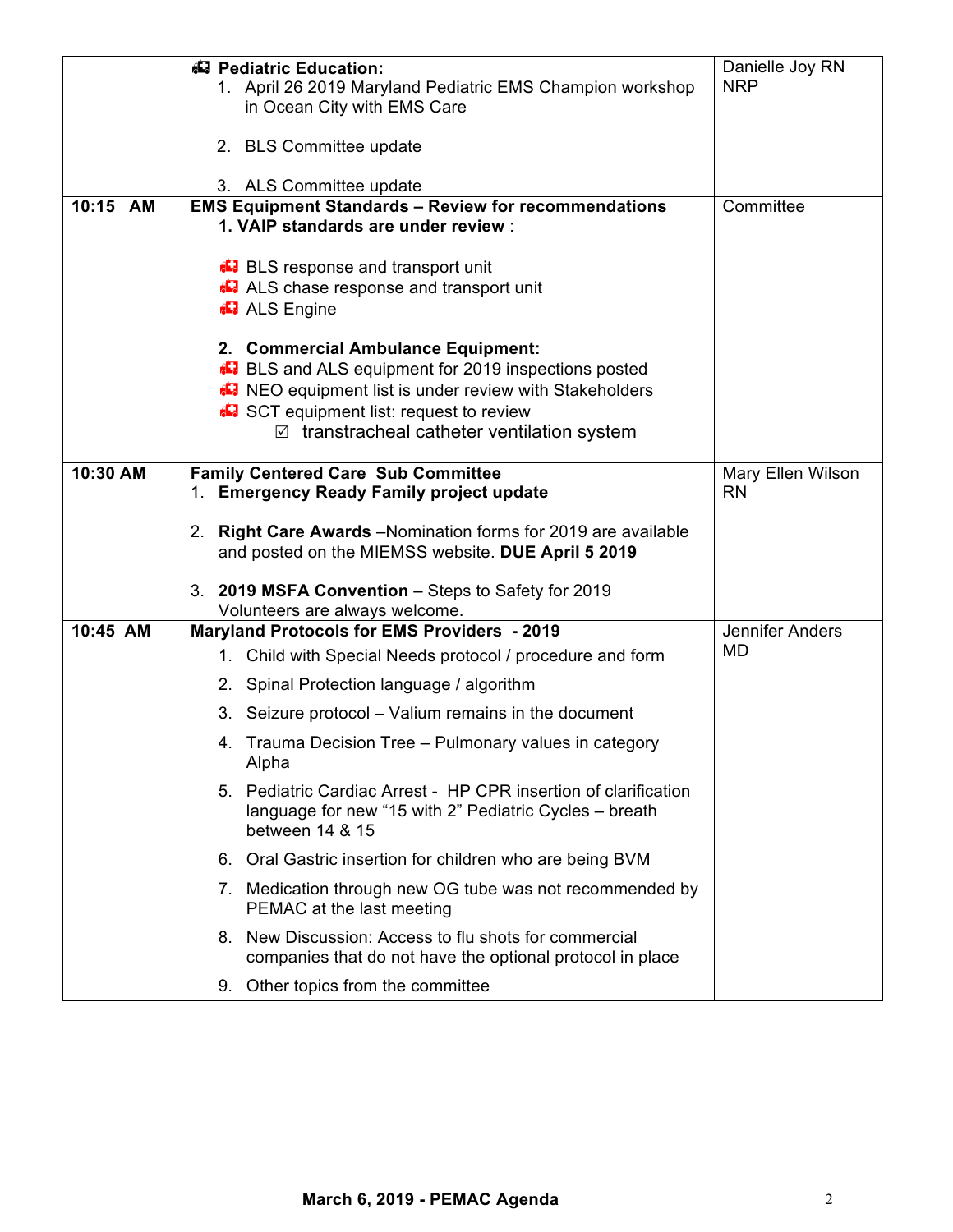| 11:15 AM | <b>Research and Pediatric DART Summary</b><br>1. EMSC TI Grant updates<br>← PDTree: An EMS Triage Tool for Pediatric Destination<br>Decision Making (J Anders MD)                                                                                                                                                                                                                                                                                                     | Jen Anders MD                                                                 |
|----------|-----------------------------------------------------------------------------------------------------------------------------------------------------------------------------------------------------------------------------------------------------------------------------------------------------------------------------------------------------------------------------------------------------------------------------------------------------------------------|-------------------------------------------------------------------------------|
|          | 2. WB-CARN EMS partner in Prince George's County<br>$\checkmark$ PPASS<br>$\checkmark$ Data Linkage                                                                                                                                                                                                                                                                                                                                                                   | Kathy Brown MD                                                                |
|          | 3. Ongoing Pediatric QIC & DART projects<br>Evaluation of protocols<br>$\checkmark$ Pediatric RSI-Process and Outcome project<br>$\checkmark$ Pediatric Pelvic Binder usage<br>$\checkmark$ Cares (CPR) Report for pediatrics include all of 2017 data -<br>April meeting<br>← Sepsis – Jen Anders MD & Nick Wyns PhD NRP<br>$\checkmark$ C-Spine protocol compliance/ implementation<br>$\checkmark$ EMS Compass measures: pediatric and others<br>4. Other projects | Jen Anders MD                                                                 |
|          |                                                                                                                                                                                                                                                                                                                                                                                                                                                                       | Committee                                                                     |
| 11:30 AM | <b>Maryland Organizations &amp; Committees "Hot Topics":</b><br><b>AAP Updates www.mdaap.org</b><br>$\triangleright$ Maryland topics - COPEM & COVIPP<br>National topics - COPEM<br>➤<br><b>ACEP Updates - www.mdacep.org</b>                                                                                                                                                                                                                                         | <b>Rich Lichenstein</b><br>MD<br>Cyndy Wright<br>Johnson RN<br>Kathy Brown MD |
|          | $\triangleright$ Maryland topics<br>$\triangleright$ National topics                                                                                                                                                                                                                                                                                                                                                                                                  |                                                                               |
|          | <b>ENA Updates - www.mdena.org</b><br>Maryland topics<br>➤<br>$\triangleright$ National topics                                                                                                                                                                                                                                                                                                                                                                        | Kaitlyn Mannon RN                                                             |
|          | <b>SCHOOL HEALTH Updates</b><br>$\triangleright$ School Health committee(s) topics<br>School Emergency Health Guidelines                                                                                                                                                                                                                                                                                                                                              | Laurel Moody RN                                                               |
|          | <b>Critical Care Updates</b><br>$\triangleright$ AACN topics<br>$\triangleright$ AAP topics                                                                                                                                                                                                                                                                                                                                                                           | Liz Berg RN<br>AAP representative<br>needed                                   |
|          | <b>Commercial Ambulance Service Advisory Committee (CASAC</b><br>@ MIEMSS)<br>$\triangleright$ SCT subcommittee topics<br>$\triangleright$ Neonatal subcommittee topics                                                                                                                                                                                                                                                                                               | <b>Jill Dannenfelser</b><br><b>RN</b><br>Lisa Chervon NRP                     |
|          | Jurisdictional Affairs Committee (JAC @ MIEMSS)<br>$\triangleright$ BLS<br>$\triangleright$ ALS                                                                                                                                                                                                                                                                                                                                                                       | <b>Richard High EMT</b><br>Judy Micheliche<br><b>NRP</b>                      |